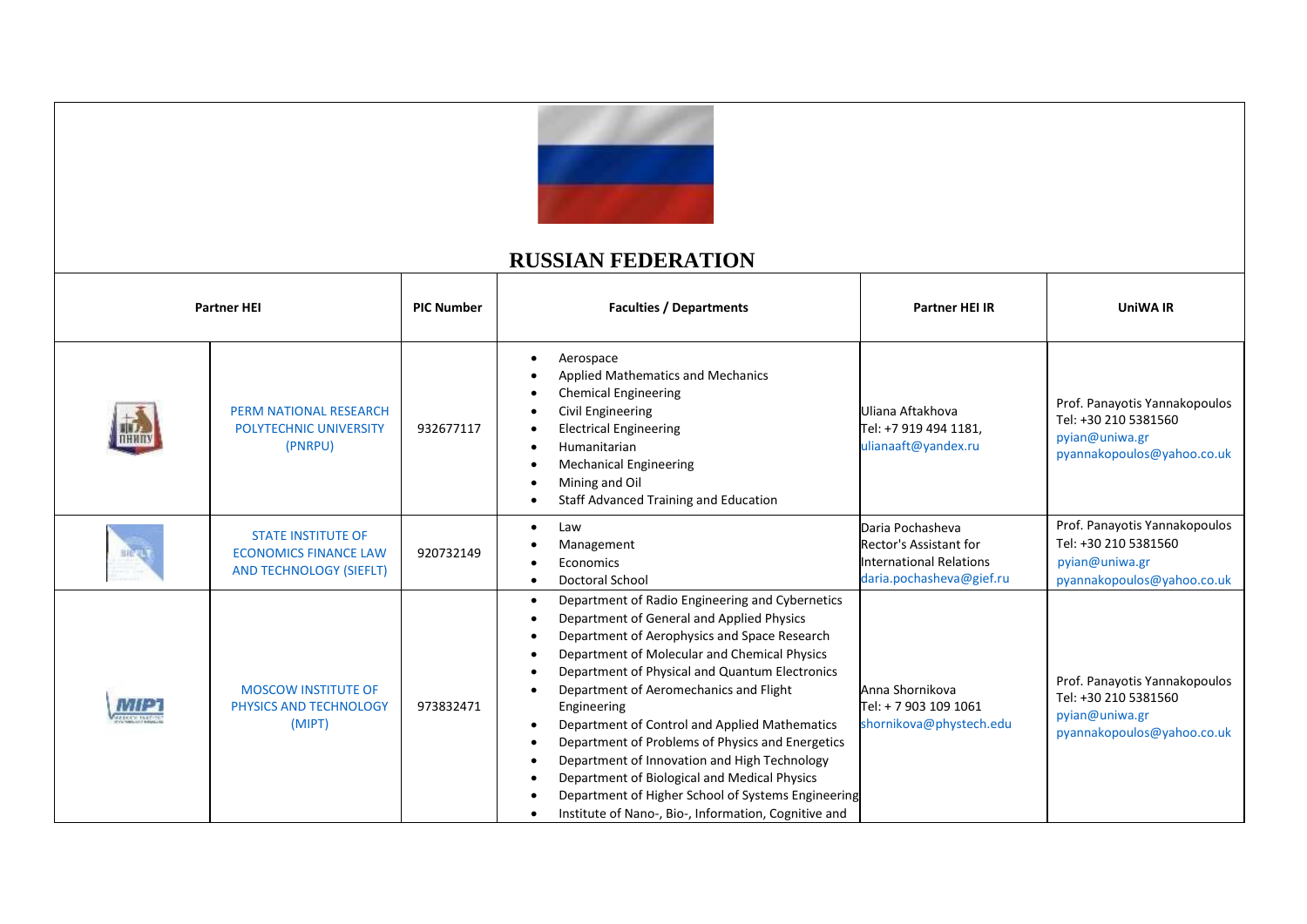|                                       |                                                                                                                                                                 |           | Socio-humanistic Sciences and Technologies                                                                                                                                                                                                                                                                                                                                                                                                                                 |                                                                                                         |                                                                                                       |
|---------------------------------------|-----------------------------------------------------------------------------------------------------------------------------------------------------------------|-----------|----------------------------------------------------------------------------------------------------------------------------------------------------------------------------------------------------------------------------------------------------------------------------------------------------------------------------------------------------------------------------------------------------------------------------------------------------------------------------|---------------------------------------------------------------------------------------------------------|-------------------------------------------------------------------------------------------------------|
|                                       |                                                                                                                                                                 |           |                                                                                                                                                                                                                                                                                                                                                                                                                                                                            |                                                                                                         |                                                                                                       |
|                                       | <b>HSE MOSCOW INSTITUTE OF</b><br><b>ELECTRONICS AND</b><br><b>MATHEMATICS (MIEM HSE)</b>                                                                       | 999872800 | School of Electronic Engineering<br>School of Computer Engineering<br><b>School of Applied Mathematics</b>                                                                                                                                                                                                                                                                                                                                                                 | Professor Vladimir Starykh<br>Head of School of Computer<br>Engineering<br>vstarykh@hse.ru              | Prof. Panayotis Yannakopoulos<br>Tel: +30 210 5381560<br>pyian@uniwa.gr<br>pyannakopoulos@yahoo.co.uk |
| Kazan<br><b>Federal</b><br>UNIVERSITY | <b>FEDERAL STATE AUTONOMOUS</b><br><b>EDUCATIONAL INSTITUTION OF</b><br><b>HIGHER LEARNING KAZAN</b><br><b>VOLGA REGION FEDERAL</b><br><b>UNIVERSITY (KPFU)</b> | 985989966 | Physics, Mathematics and IT<br><b>Humanities</b><br>Economics<br><b>Natural Sciences</b>                                                                                                                                                                                                                                                                                                                                                                                   | Khasianov Airat Aridovich<br>Head of IT IS<br>Tel: (843) 221-34-33 (ext. 25)<br>Ayrat.Khasyanov@kpfu.ru | Prof. Panayotis Yannakopoulos<br>Tel: +30 210 5381560<br>pyian@uniwa.gr<br>pyannakopoulos@yahoo.co.uk |
|                                       | <b>RUSSIAN ACADEMY OF</b><br><b>NATURAL SCIENCES (RANS)</b>                                                                                                     | 908157651 | Direction naturally scientific<br>$\bullet$<br>Direction of scientific and technological<br>Direction sustainable development of society<br>Direction socio-economic and law problems<br>Direction biology, medicine and ecology<br>Direction human sciences, education and creativity<br>Direction scientific problems of regions<br>Direction actual case studies<br>Foreign scientific centers<br>$\bullet$                                                             | Prof. Ildar Utyamyshev<br>Tel: 0079262042913<br>ildar-u@yandex.ru                                       | Prof. Panayotis Yannakopoulos<br>Tel: +30 210 5381560<br>pyian@uniwa.gr<br>pyannakopoulos@yahoo.co.uk |
|                                       | A.N. KOSYGIN RUSSIAN STATE<br><b>UNIVERSITY (Technologies.</b><br>Design. Art) (RGU)                                                                            | 926693478 | Technological Institute of Light Industry<br>Textile Institute. A.N. Kosygina<br>Institute of Chemical Technologies and Industrial<br>Ecology<br>Design Institute<br>Institute of Mechatronics and Information<br>Technology<br>Institute of Arts<br>Institute of Social Engineering<br>Institute of Economics and Management<br>Institute of Slavic Culture<br>Maimonid Academy<br>Faculty world music<br>Faculty of Classical Philology, Psychology and<br>Jurisprudence | Konstantin Razumeev<br>ker2210@yandex.ru<br>Moscow, Russia                                              | Assoc. Prof. Georgios Priniotakis<br>Tel: +30 210 538 1132<br>gprin@uniwa.gr                          |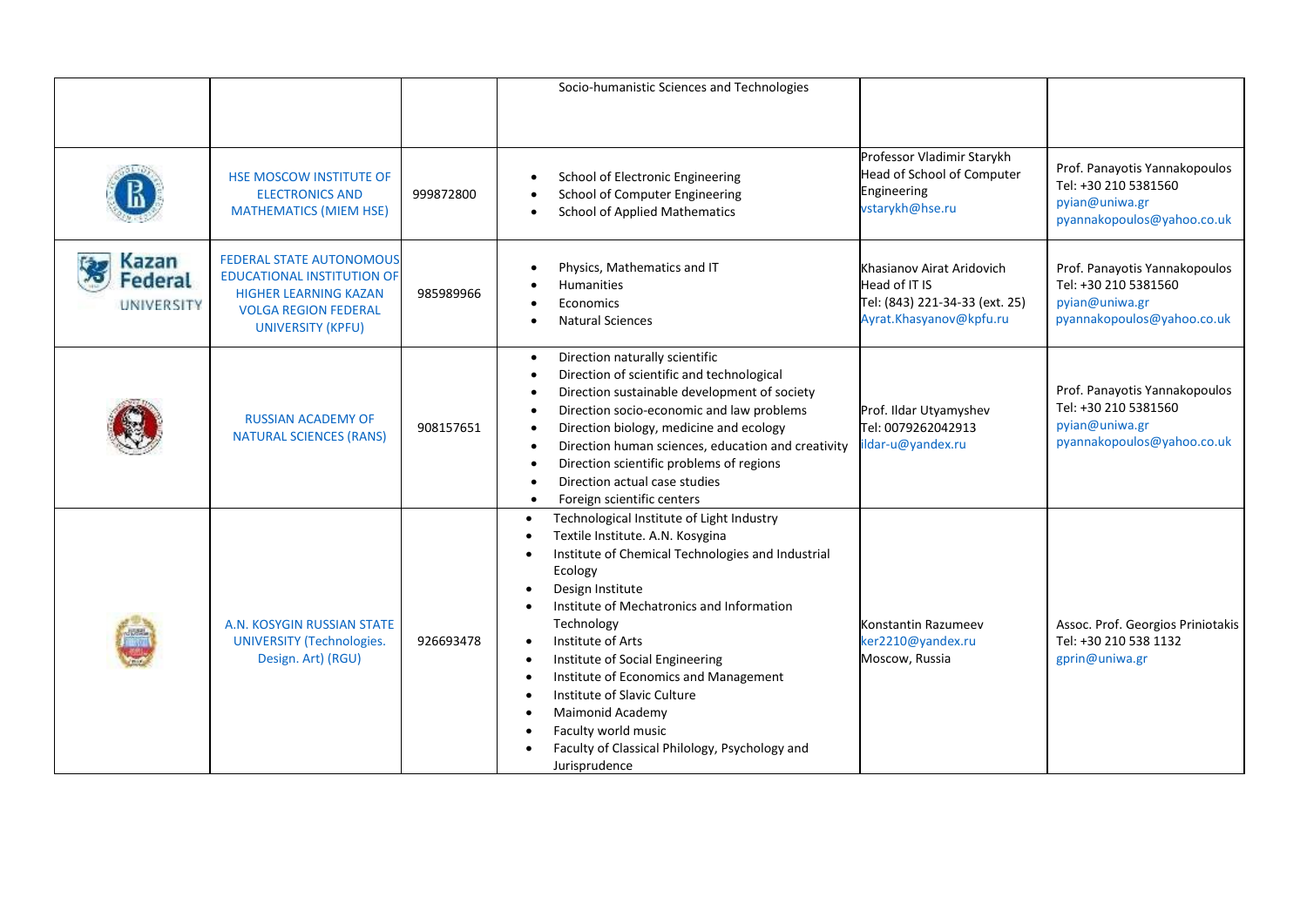| <b>VLADIVOSTOK STATE</b><br><b>UNIVERSITY OF ECONOMICS</b><br><b>AND SERVICE (VSUES)</b>                                                       | 913910236 | School of the Foreign Languages<br><b>School of Information Technologies</b><br>School of Law<br>School of Marketing and Mass Communications<br>School of Service, Fashion and Design<br>International School of Tourism and Hospitality<br>School of Transport and Logistics<br>Department of Economics and Management<br>$\bullet$<br>Department of Mathematics and Modeling<br>$\bullet$                                         | Assoc. Prof. Inna Klochko<br>Tel.: +74232404087<br>Inna.Klochko@vvsu.ru                          | Assoc. Prof. Georgios Priniotakis<br>Tel: +30 210 538 1132<br>gprin@uniwa.gr                                                    |
|------------------------------------------------------------------------------------------------------------------------------------------------|-----------|-------------------------------------------------------------------------------------------------------------------------------------------------------------------------------------------------------------------------------------------------------------------------------------------------------------------------------------------------------------------------------------------------------------------------------------|--------------------------------------------------------------------------------------------------|---------------------------------------------------------------------------------------------------------------------------------|
| <b>VORONEZH STATE UNIVERSITY</b><br>(VSU)                                                                                                      | 999824979 | Applied Mathematics, Informatics and Mechanics<br>$\bullet$<br>Chemistry<br><b>Computer Sciences</b><br>Economics<br>Geography, Geoecology and Tourism<br>Geology<br>History<br><b>International Relations</b><br>Journalism<br>Law<br><b>Mathematics</b><br>Medicine and Biology<br><b>Military Education</b><br>Pharmaceutics<br>Philology<br>Philosophy and Psychology<br>Physics<br>Romance and Germanic Philology<br>$\bullet$ | Ms Alla Akulshina<br>akulshina@vsu.ru                                                            | Prof. Michael Koniordos,<br>mkoniord@otenet.gr<br>laertis@uniwa.gr<br>Prof. Alina Hyz,<br>Tel: 210-5381267<br>alinahyz@uniwa.gr |
| <b>FEDERAL STATE-FUNDED</b><br><b>EDUCATIONAL INSTITUTION OF</b><br><b>HIGHER EDUCATION DON</b><br><b>STATE TECHNICAL UNIVERSITY</b><br>(DSTU) | 973874472 |                                                                                                                                                                                                                                                                                                                                                                                                                                     | Svetlana Shvedova<br>Elena Chernysheva<br>Alena Zheleva<br>dstu_oms@mail.ru                      | Prof. John Kiousopoulos<br>kionas@uniwa.gr                                                                                      |
| <b>SAINT PETERSBURG STATE</b><br><b>UNIVERSITY (SPBU)</b>                                                                                      | 999870569 | Biology<br><b>Oriental Studies</b><br>Mathematics and Mechanics Faculty<br>Medicine<br><b>Military Training</b><br>Arts<br>Mathematics and Computer Science<br>School of International Relations<br><b>Political Science</b><br>Applied Mathematics and Control Processes<br>$\bullet$                                                                                                                                              | Ms Anna Porodina<br>Deputy Vice-Rector for<br><b>International Affairs</b><br>a.porodina@spbu.ru | Prof. Georgios Panagiaris<br>gpanag@uniwa.gr                                                                                    |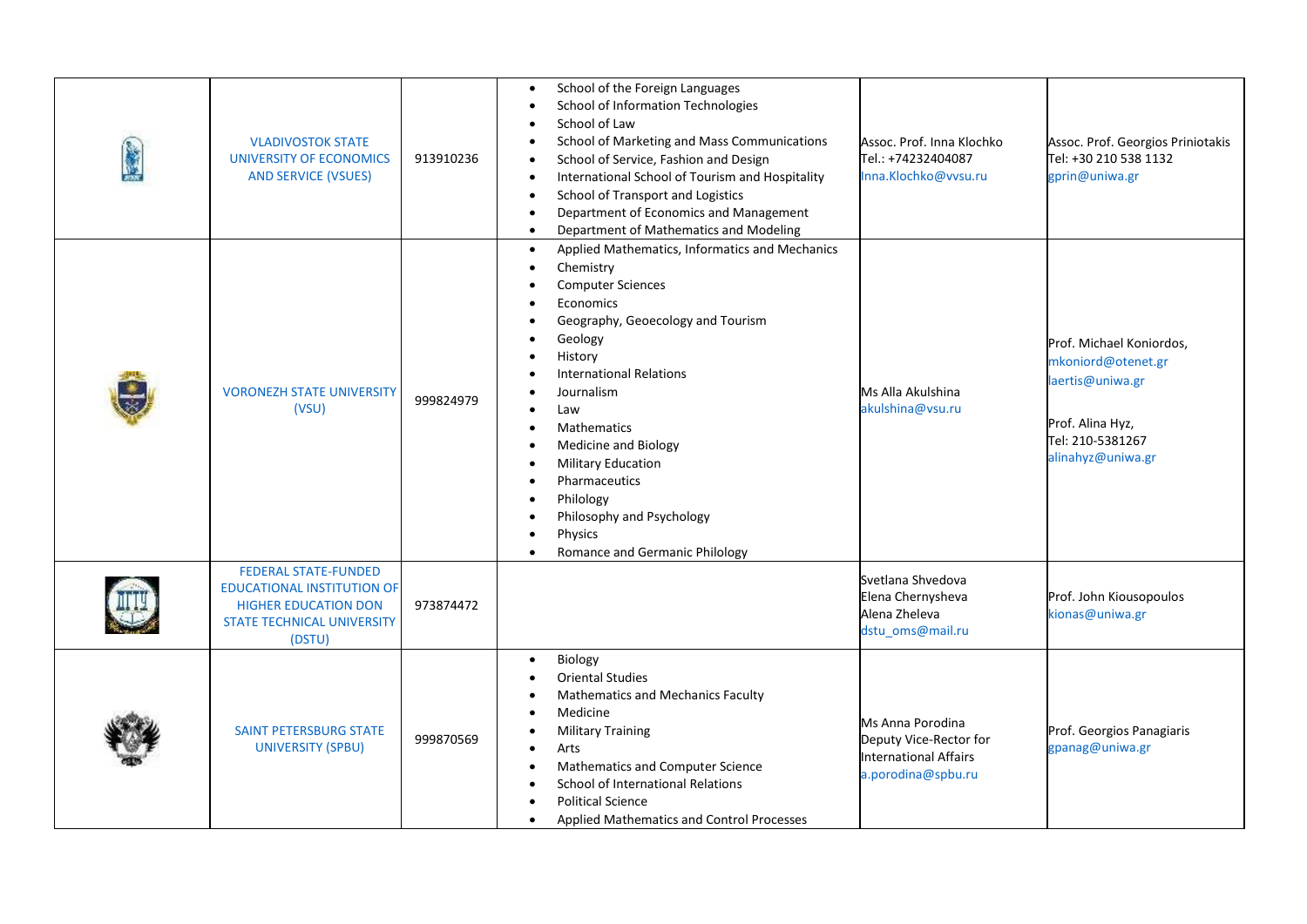|                                                           |                                                                                                   |           | Psychology<br>$\bullet$<br><b>Liberal Arts and Sciences</b><br>Sociology<br>Dental Medicine and Medical technologies<br>Physics<br>Philology<br>Economics<br>Law<br>$\bullet$                                                                                                                                                                                                                 |                                                                                                           |                                            |
|-----------------------------------------------------------|---------------------------------------------------------------------------------------------------|-----------|-----------------------------------------------------------------------------------------------------------------------------------------------------------------------------------------------------------------------------------------------------------------------------------------------------------------------------------------------------------------------------------------------|-----------------------------------------------------------------------------------------------------------|--------------------------------------------|
| Omsk State<br><b><i>ECHNICAL</i></b><br><b>JNIVERSITY</b> | <b>OMSK STATE TECHNICAL</b><br>UNIVERSITY (OMSTU)                                                 | 933129040 | Transport, Oil and Gas Faculty<br>Information Technology and Computer Systems<br>$\bullet$<br>Faculty<br>Radio Engineering Faculty<br>$\bullet$<br><b>Faculty of Humanities</b><br>Faculty of Pre-University Training<br>Elite Education and Master's Degree Program<br>$\bullet$<br>Faculty<br>Faculty of Art and Technology<br>٠<br>Faculty of Economics, Service and Management<br>(FESiU) | Natalia Staurskaya Head of<br><b>International Research</b><br>Projects' Office<br>nat_staur@mail.ru      | Prof. John Kiousopoulos<br>kionas@uniwa.gr |
| <b>X</b> BANKSART                                         | <b>SAINT-PETERSBURG STATE</b><br>UNIVERSITY OF ECONOMICS<br><b>AND</b><br><b>FINANCE (UNECON)</b> | 987354077 | <b>Economics and Finance</b><br>$\bullet$<br>Institute of Management<br>Institute of Tourism and Service<br>Higher Economic School<br>Law<br>Humanities<br><b>IT</b><br><b>Applied Mathematics</b>                                                                                                                                                                                            | Elena Gorbashko<br>Vice-rector for Research<br>egorbashko@mail.ru<br>Elena Vasilyeva<br>vasselena@mail.ru | Prof. John Kiousopoulos<br>kionas@uniwa.gr |
|                                                           | <b>MOSCOW STATE UNIVERSITY</b><br>OF GEODESY AND<br><b>CARTOGRAPHY (MIIGAIK)</b>                  | 984268216 | Geodetics<br>$\bullet$<br>Cartography And Geoinformatics<br><b>Optical Information Systems And Technologies</b><br>Applied Cosmonautics And Photogrammetry<br>$\bullet$<br>Development Of Territories<br>Humanities<br><b>Faculty Of Distance Learning</b><br>$\bullet$                                                                                                                       | Aliya Myrsalieva<br>Department of International<br>Academic Cooperation<br>info@miigaik.org               | Prof. John Kiousopoulos<br>kionas@uniwa.gr |
|                                                           | M.V. LOMONOSOV MOSCOW<br><b>STATE UNIVERSITY (MSU)</b>                                            | 999872315 | <b>Mechanics and Mathematics</b><br>Faculty of Computational Mathematics and<br>$\bullet$<br>Cybernetics<br>Physics<br>Chemistry<br><b>Materials Science</b><br>Biology<br>$\bullet$                                                                                                                                                                                                          | Marina Sheresheva<br>m.sheresheva@mail.ru                                                                 | Prof. Vicky Katsoni<br>katsoniv@uniwa.gr   |